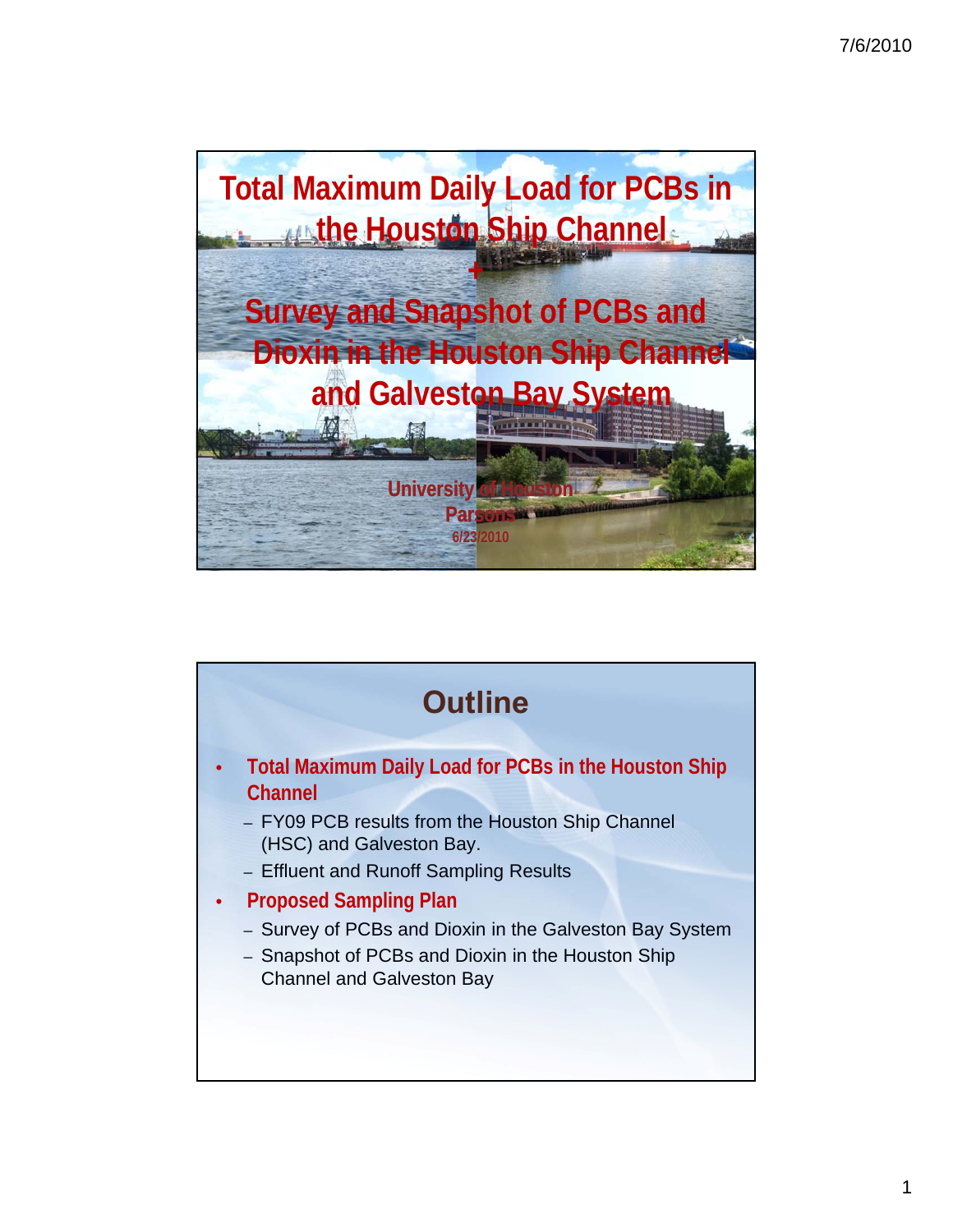

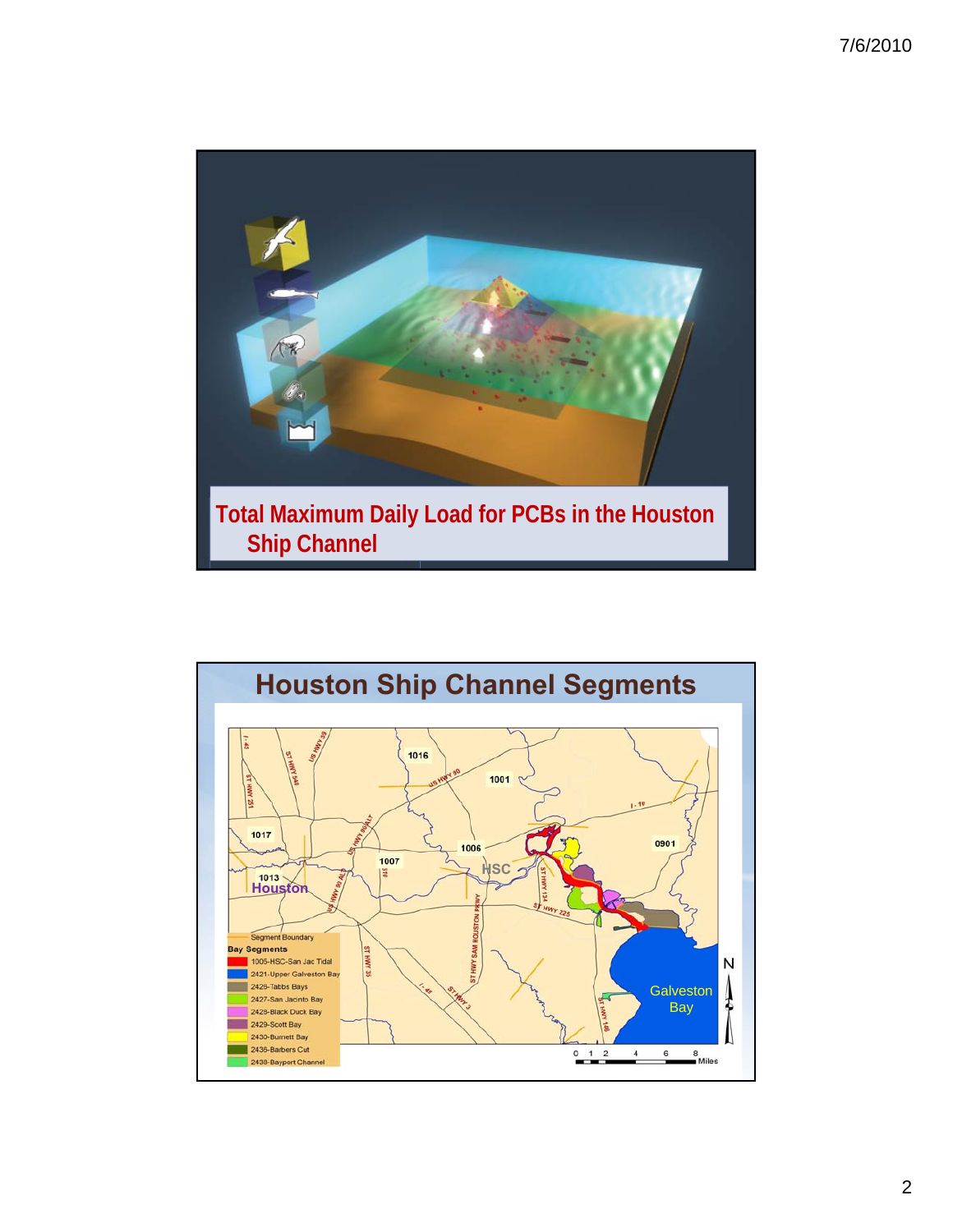

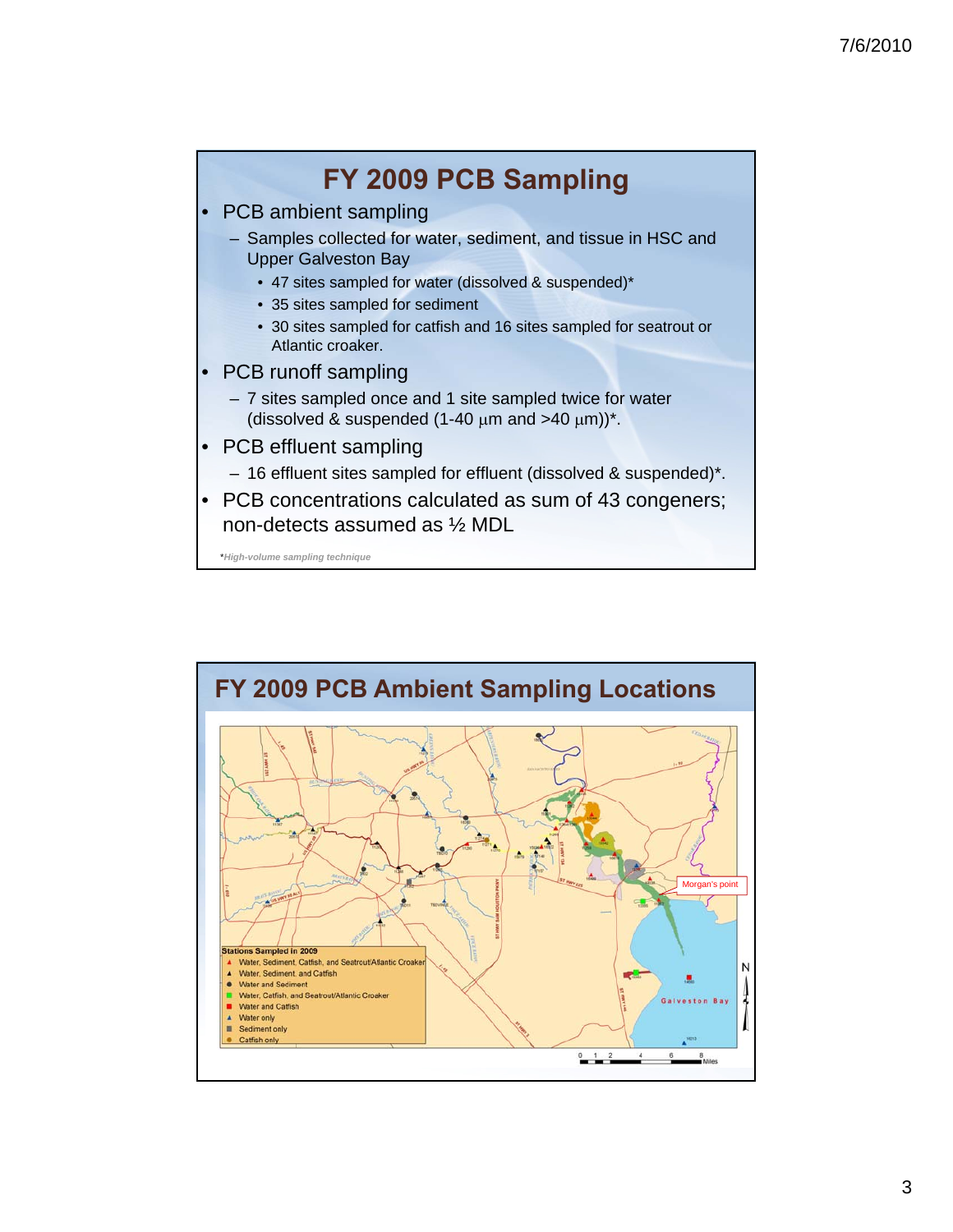|                 |                                                               |                                          | <b>QA/QC Summary</b>                                           |                                                          |                                    |
|-----------------|---------------------------------------------------------------|------------------------------------------|----------------------------------------------------------------|----------------------------------------------------------|------------------------------------|
| <b>Media</b>    | <b>Analysis</b>                                               | <b>Number of</b><br>samples<br>collected | <b>Number of sample</b><br>results obtained<br>from laboratory | <b>Number of sample</b><br>results reviewed for<br>QA/QC | % Results<br>reviewed for<br>QA/QC |
| Water           | TSS, DOC, TOC                                                 | 81                                       | 81                                                             | 81                                                       | 100%                               |
| <b>Sediment</b> | <b>Grain size and Solids</b><br>content                       | 42                                       | 42                                                             | $\star$                                                  | $\approx$                          |
| Water           | PCB (209 Congeners)                                           | 174                                      | 174                                                            | 174                                                      | 100%                               |
| <b>Sediment</b> | PCB (209 Congeners)                                           | 42                                       | 42                                                             | 42                                                       | 100%                               |
| <b>Sediment</b> | <b>TOC</b>                                                    | 42                                       | 42                                                             | 42                                                       | 100%                               |
| Fish            | PCB (209 Congeners),<br><b>Lipid and Moisture</b><br>content* | 58                                       | 58                                                             | 58                                                       | 100%                               |

## **Summary Statistics for DOC and TSS by Sample Type**

|                         | Count            | <b>Mean</b> | <b>Median</b> | <b>Minimum</b> | <b>Maximum</b> | <b>Standard</b><br><b>Deviation</b> |
|-------------------------|------------------|-------------|---------------|----------------|----------------|-------------------------------------|
| <b>Ambient samples</b>  |                  |             |               |                |                |                                     |
| $DOC$ (mg/L)            |                  | 6.3         | 6.3           | 2.3            | 15.5           | 2.3                                 |
| $TSS$ (mg/L)            | 48               | 31.8        | 30            | $\overline{2}$ | 93             | 20.6                                |
| <b>Effluent</b> samples |                  |             |               |                |                |                                     |
| $DOC$ (mg/L)            |                  | 15.2        | 10.4          | 2.5            | 48.5           | 12.0                                |
| $TSS$ (mg/L)            | 16               | 27.9        | 17            | $\overline{2}$ | 137            | 34.6                                |
| <b>Runoff</b> samples   |                  |             |               |                |                |                                     |
| $DOC$ (mg/L)            | $\boldsymbol{9}$ | 7.6         | 7.3           | 5.6            | 11.5           | 1.7                                 |
| TSS (mg/L)              |                  | 115         | 99            | 63             | 221            | 57                                  |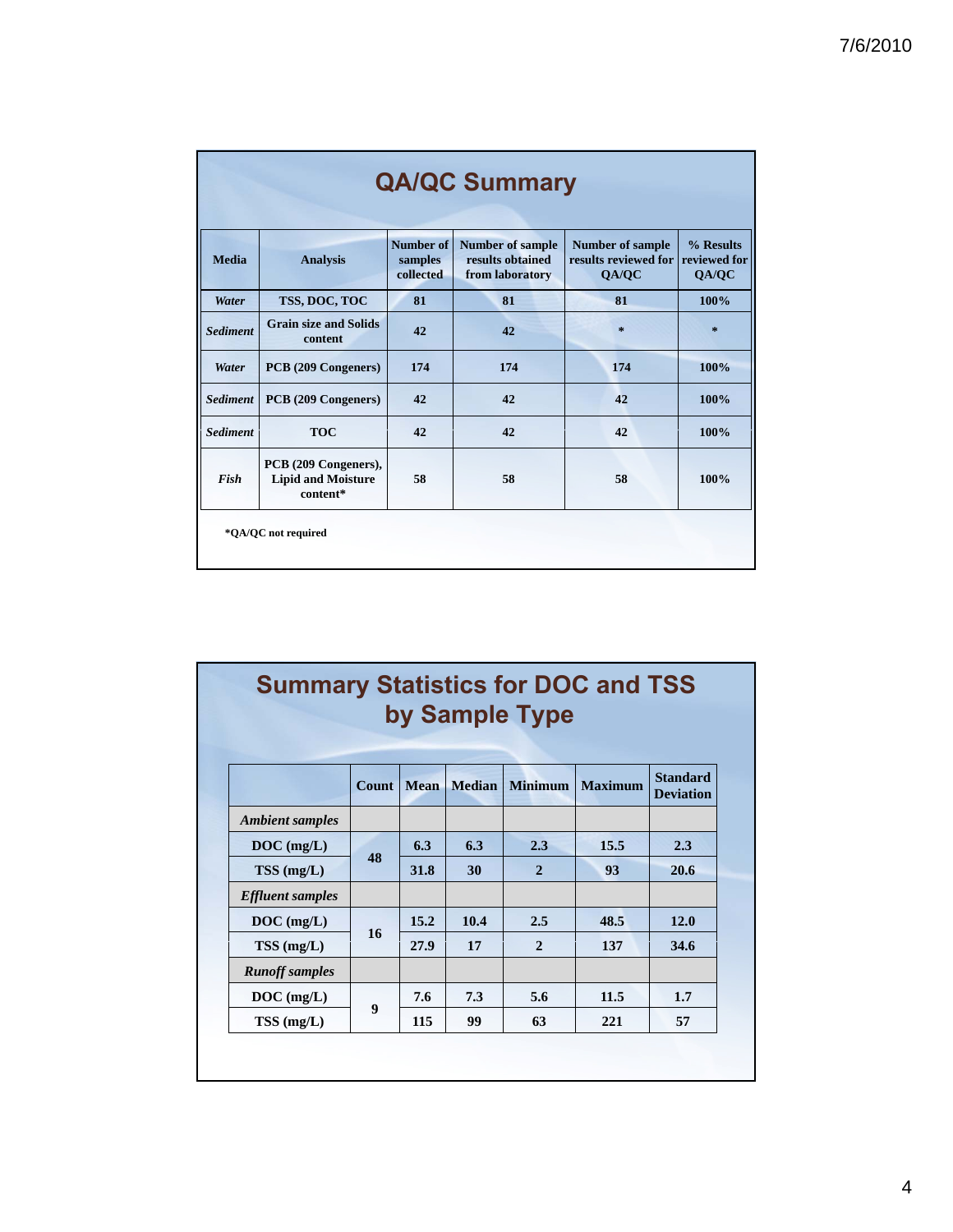

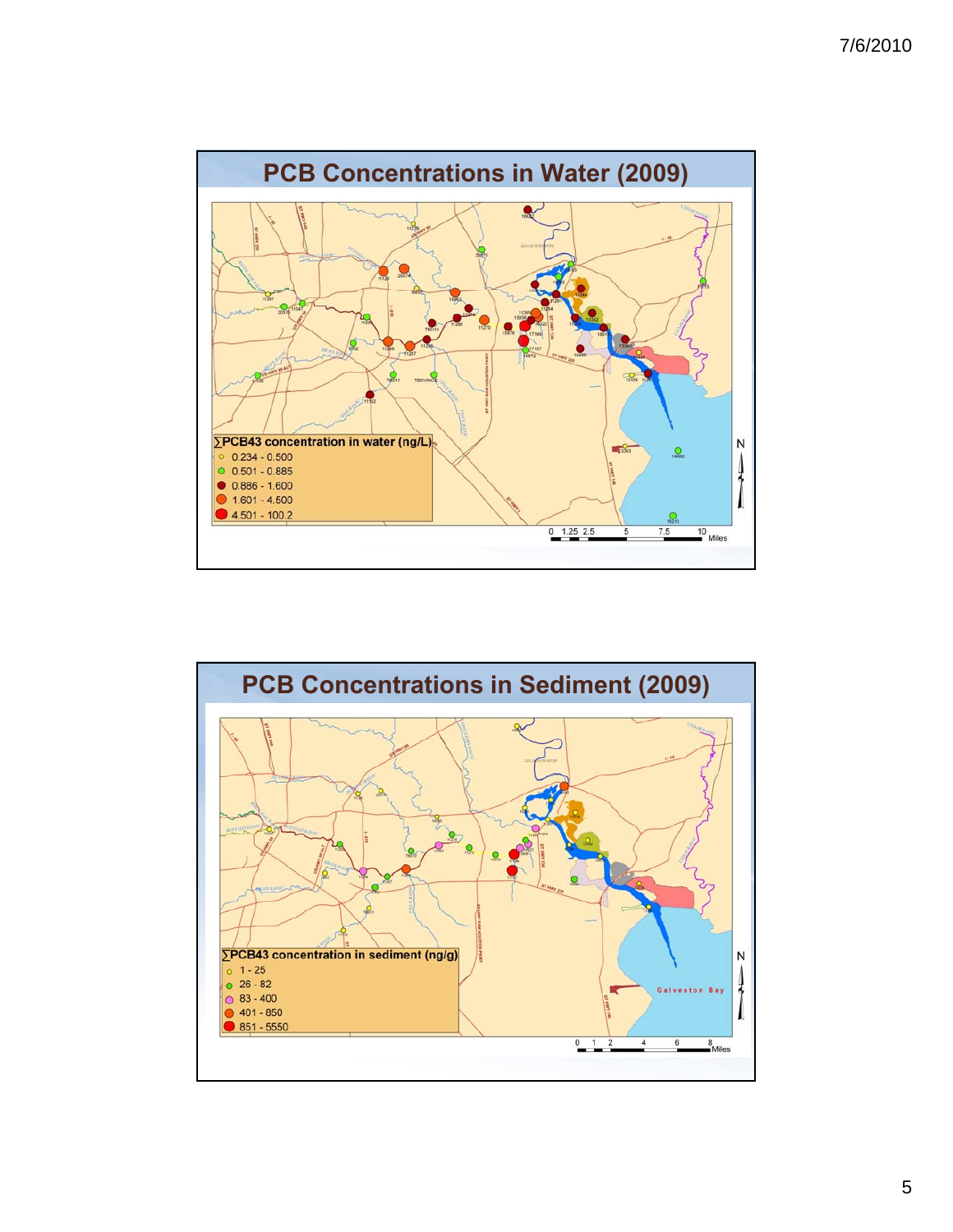

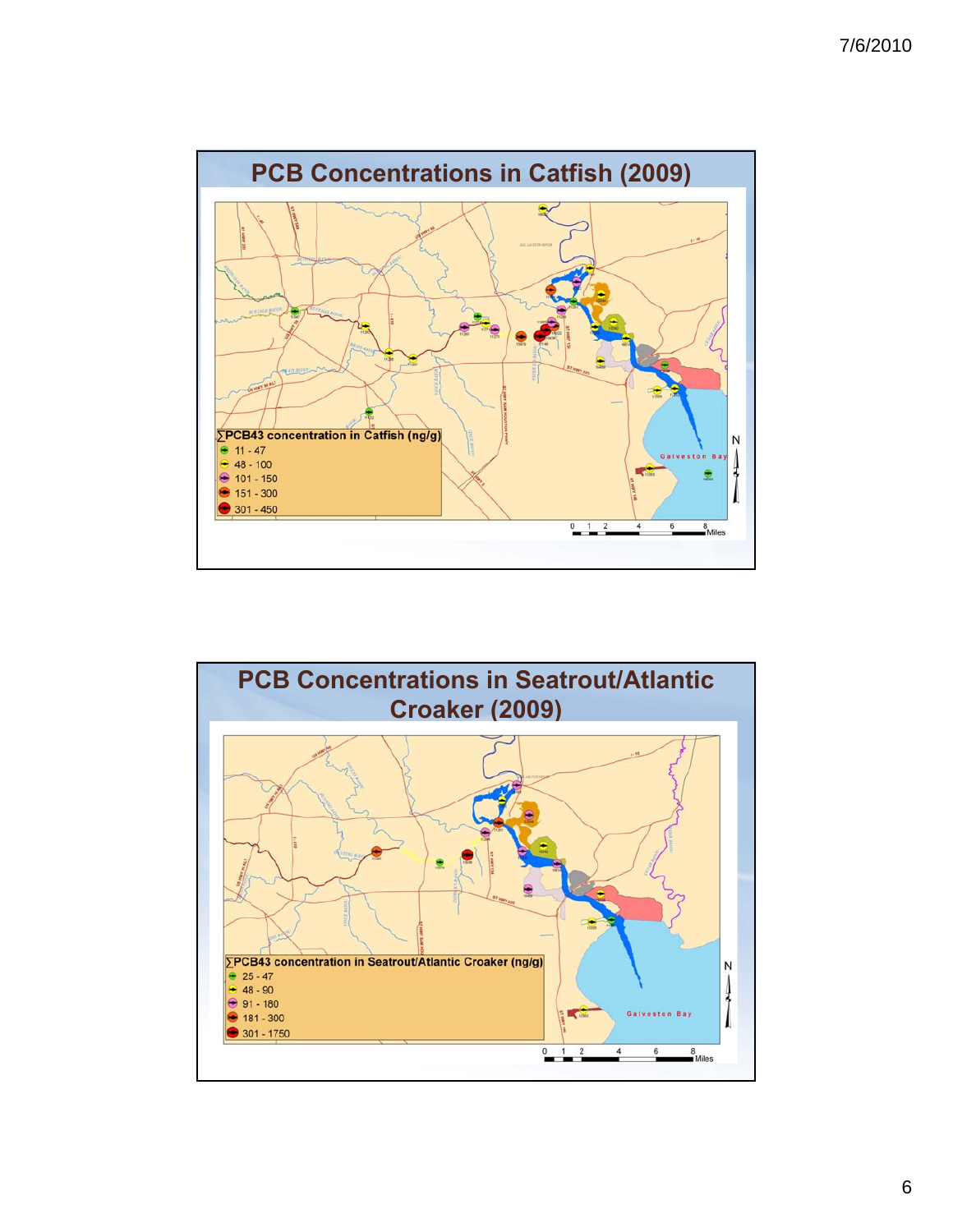| <b>Comparison of Percent Stations Exceeding</b> |
|-------------------------------------------------|
| <b>Water/Tissue Quality Standards</b>           |

| <b>Sampling</b>                                                 |                                                     | <b>Water<sup>a</sup></b> | <b>Catfish</b> <sup>b</sup> | Seatrout/Atlantic<br><b>Croaker</b> <sup>b</sup> |
|-----------------------------------------------------------------|-----------------------------------------------------|--------------------------|-----------------------------|--------------------------------------------------|
|                                                                 | <b>Stations sampled</b>                             | 32                       | 45                          |                                                  |
| 2002-2003                                                       | Stations that exceed standard                       | 12 <sup>2</sup>          | 36                          | <b>Not sampled</b>                               |
|                                                                 | <b>Station exceedance (%)</b>                       | 38%                      | 80%                         |                                                  |
|                                                                 | <b>Stations sampled</b>                             | 37                       | 26                          | 19                                               |
| 2008                                                            | <b>Stations that exceed standard</b>                | 15                       | 19                          | 16                                               |
|                                                                 | <b>Station exceedance (%)</b>                       | <b>41%</b>               | 73%                         | 84%                                              |
|                                                                 | <b>Stations sampled</b>                             | 48                       | 30                          | 18 <sup>c</sup>                                  |
| 2009                                                            | <b>Stations that exceed standard</b>                | 28                       | 24                          | 16 <sup>c</sup>                                  |
|                                                                 | Station exceedance (%)                              | 58%                      | 80%                         | 89%                                              |
| a WQS (0.885 ng/L)<br>c Species sampled<br>$*$ $>$ 43 congeners | b DSHS Health Assessment Comparison Value (47 ng/g) |                          |                             |                                                  |

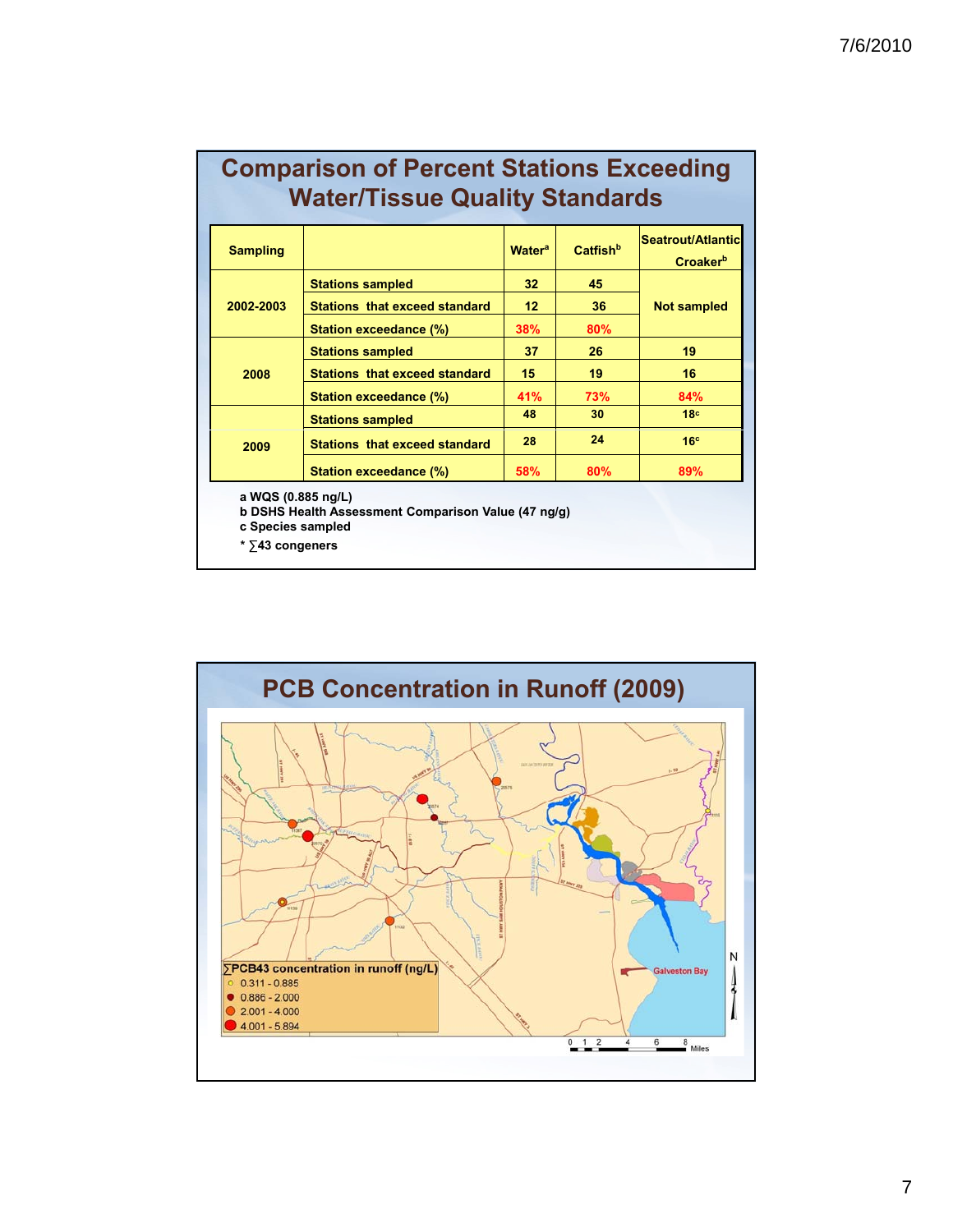

|                                                                                                  |                      |                                                |                                                |         |                                |                                |                      | <b>Correlations Between PCB and Water Column Parameters</b> |                                                |
|--------------------------------------------------------------------------------------------------|----------------------|------------------------------------------------|------------------------------------------------|---------|--------------------------------|--------------------------------|----------------------|-------------------------------------------------------------|------------------------------------------------|
|                                                                                                  | <b>DOC</b><br>(mg/L) | <b>TOC</b><br>(mg/L)                           | <b>TSS</b><br>(mg/L)                           |         | <b>Suspended</b><br>PCB (ng/L) | <b>Dissolved</b><br>PCB (ng/L) |                      |                                                             |                                                |
| DOC (mg/L)                                                                                       | $\mathbf{1}$         |                                                |                                                |         |                                |                                |                      | All unique                                                  |                                                |
| TOC (mg/L)                                                                                       | .995"                | $\mathbf{1}$                                   |                                                |         |                                |                                | ←                    |                                                             | combinations of<br>station and sample          |
| TSS (mg/L)                                                                                       | .165                 | .152                                           | 1                                              |         |                                |                                |                      | type $(n=73)$                                               |                                                |
| <b>Suspended</b><br><b>Total PCB</b><br>(nq/L)                                                   | .034                 | .056                                           | .067                                           |         | 1                              |                                |                      |                                                             |                                                |
| <b>Dissolved</b><br><b>Total PCB</b><br>(ng/L)                                                   | .085                 | .098                                           | .044                                           |         | .789"                          | 1                              |                      |                                                             |                                                |
| <b>Ambient</b>                                                                                   |                      |                                                |                                                |         | <b>DOC</b><br>(mg/L)           | <b>TOC</b><br>(mg/L)           | <b>TSS</b><br>(mg/L) | <b>Suspended</b><br><b>Total PCB</b><br>(ng/L)              | <b>Dissolved</b><br><b>Total PCB</b><br>(ng/L) |
| samples only                                                                                     |                      |                                                | DOC (mg/L)                                     |         | 1                              |                                |                      |                                                             |                                                |
| $(n=48)$                                                                                         |                      | TOC (mg/L)                                     |                                                | .961"   | 1                              |                                |                      |                                                             |                                                |
|                                                                                                  |                      | TSS (mg/L)                                     |                                                | $-045$  | $-126$                         | 1                              |                      |                                                             |                                                |
| <b>Bolded</b><br>double<br>×<br>and<br>asterisked correlations are                               |                      | <b>Suspended</b><br><b>Total PCB</b><br>(ng/L) |                                                | $.327*$ | $.415***$                      | .122                           | 1                    |                                                             |                                                |
| significant (two tailed) at<br>the p=0.01 level and the<br>p=0.05 level for a single<br>asterisk |                      |                                                | <b>Dissolved</b><br><b>Total PCB</b><br>(ng/L) |         | .573"                          | .628"                          | .196                 | .790**                                                      | 1                                              |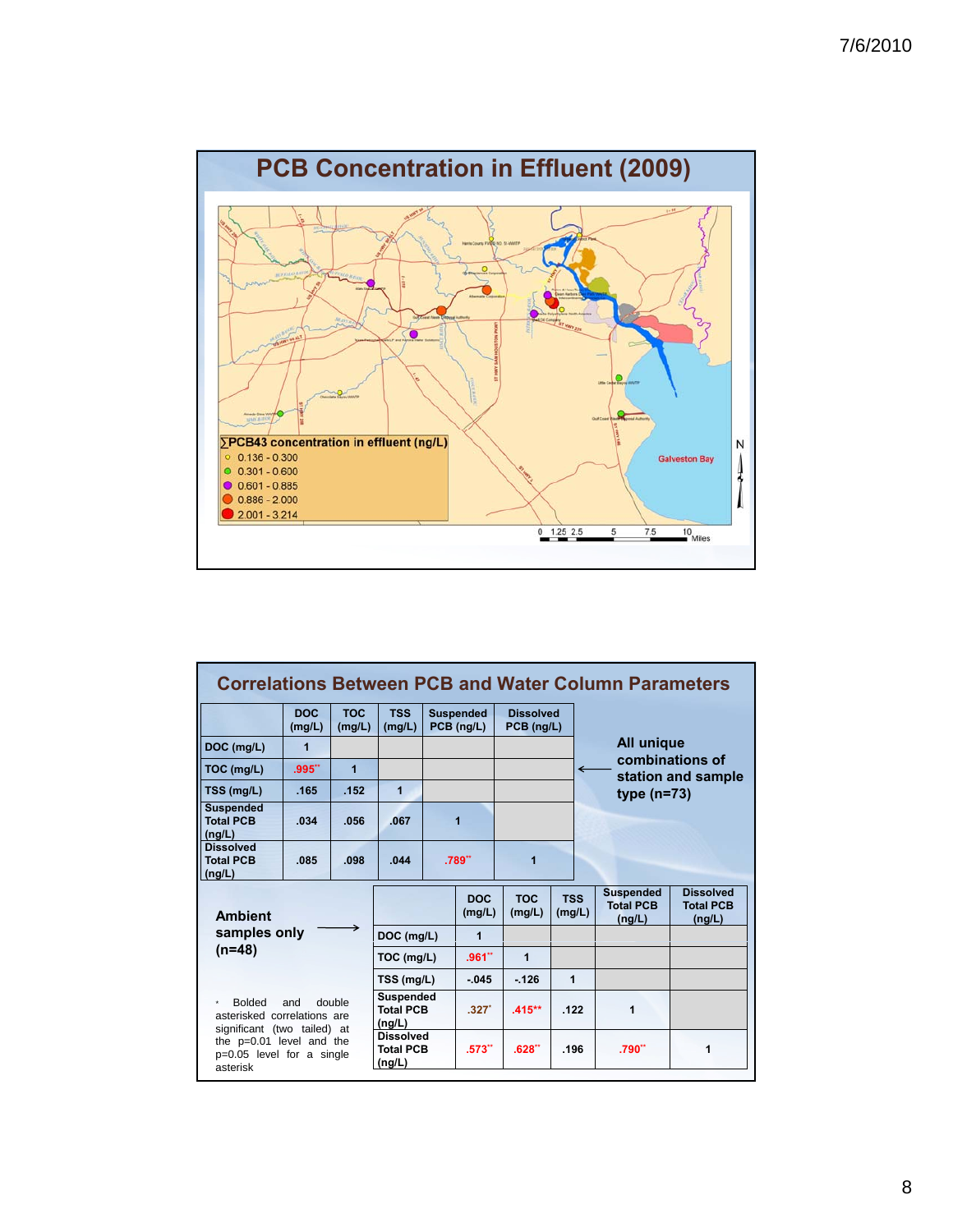

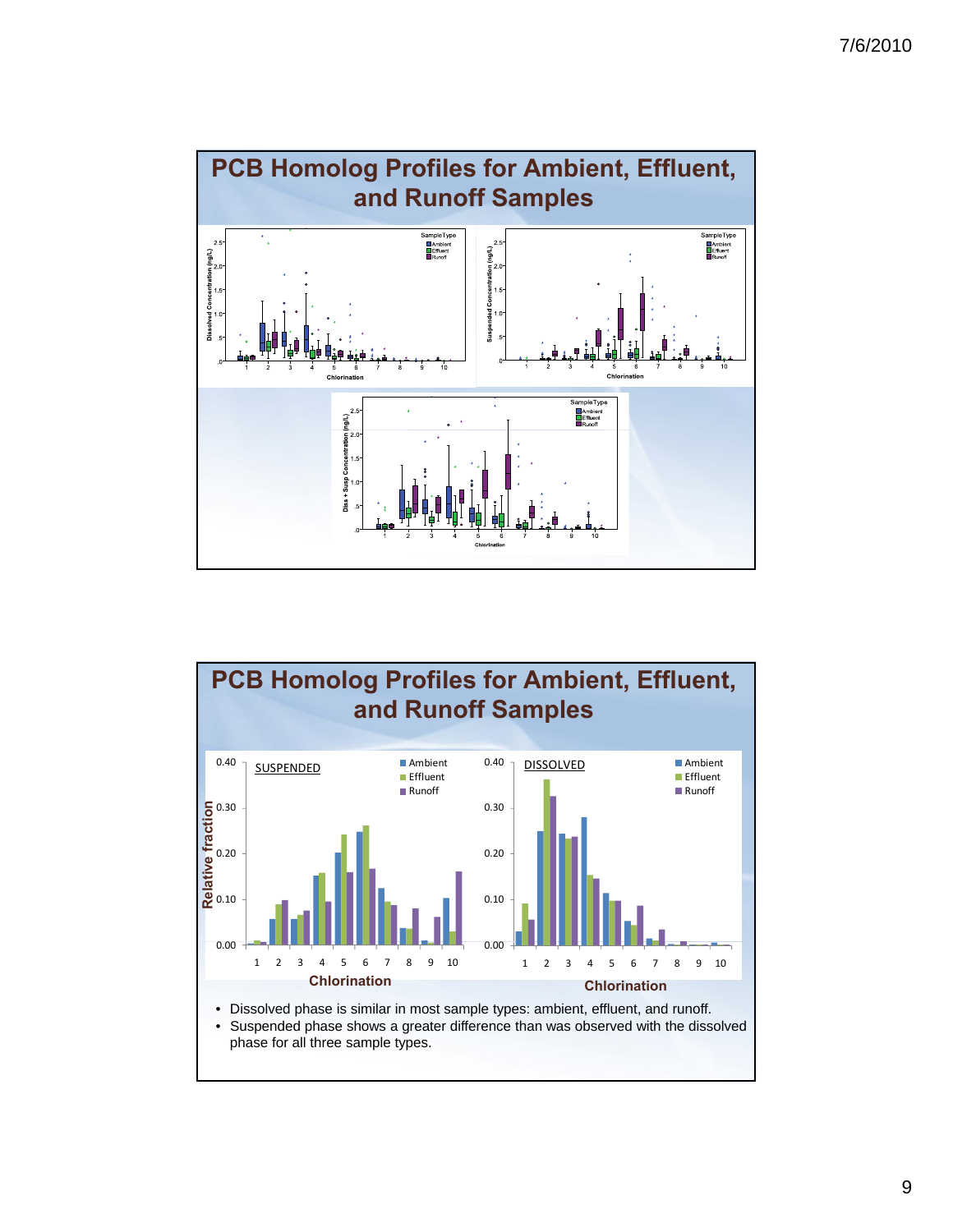

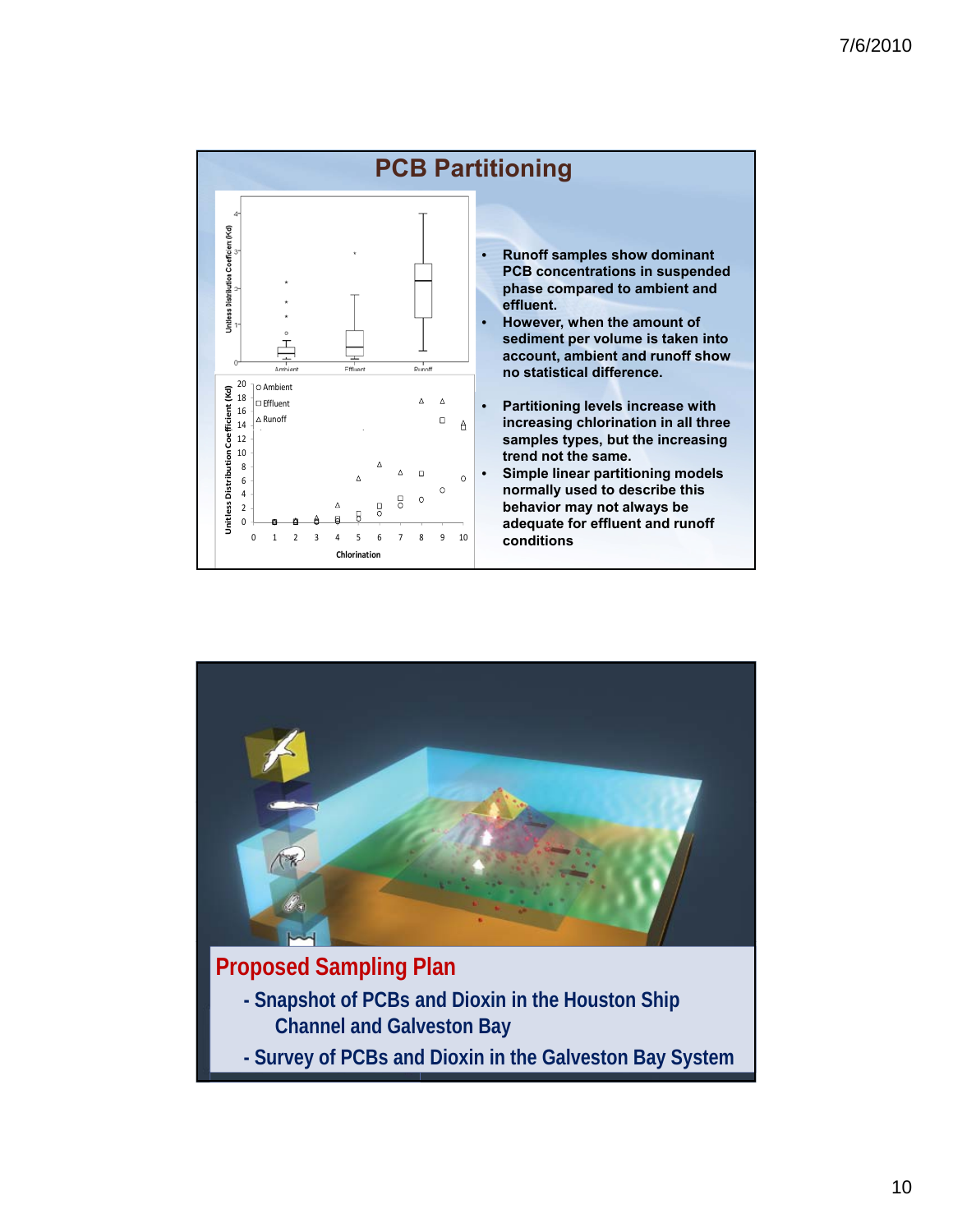| <b>Parameter</b>                 | <b>In-stream Water</b> | <b>Bed</b><br><b>Sediment</b> | <b>Tissue</b> |
|----------------------------------|------------------------|-------------------------------|---------------|
| <b>TSS</b>                       | Y                      | <b>NA</b>                     | <b>NA</b>     |
| <b>DOC</b>                       | Y                      | <b>NA</b>                     | <b>NA</b>     |
| <b>TOC</b>                       | $\mathbf{V}$           | Y                             | <b>NA</b>     |
| <b>Solids Content</b>            | NA                     | Y                             | <b>NA</b>     |
| <b>Grain size</b>                | <b>NA</b>              | Y                             | <b>NA</b>     |
| <b>Lipid content</b>             | <b>NA</b>              | <b>NA</b>                     | Y             |
| <b>PCB</b> dissolved in water    | Y                      | <b>NA</b>                     | <b>NA</b>     |
| <b>PCB</b> in suspended sediment | Y                      | <b>NA</b>                     | <b>NA</b>     |
| <b>PCB</b> in sediment           | <b>NA</b>              | V                             | <b>NA</b>     |
| <b>PCB</b> in fish tissue        | <b>NA</b>              | <b>NA</b>                     | Y             |
| Dioxin dissolved in water        | Y                      | <b>NA</b>                     | <b>NA</b>     |
| Dioxin in suspended sediment     | Y                      | <b>NA</b>                     | <b>NA</b>     |
| <b>Dioxin in sediment</b>        | <b>NA</b>              | Y                             | <b>NA</b>     |
| Dioxin in fish tissue            | <b>NA</b>              | <b>NA</b>                     | Y             |

## **Survey of PCBs and Dioxin in the Galveston Bay System - Selection Criteria**

- Reference Conditions
- Potential Sources
- Spatial Distribution
- Physiography and hydrography
- Add-on opportunities
- Secondary considerations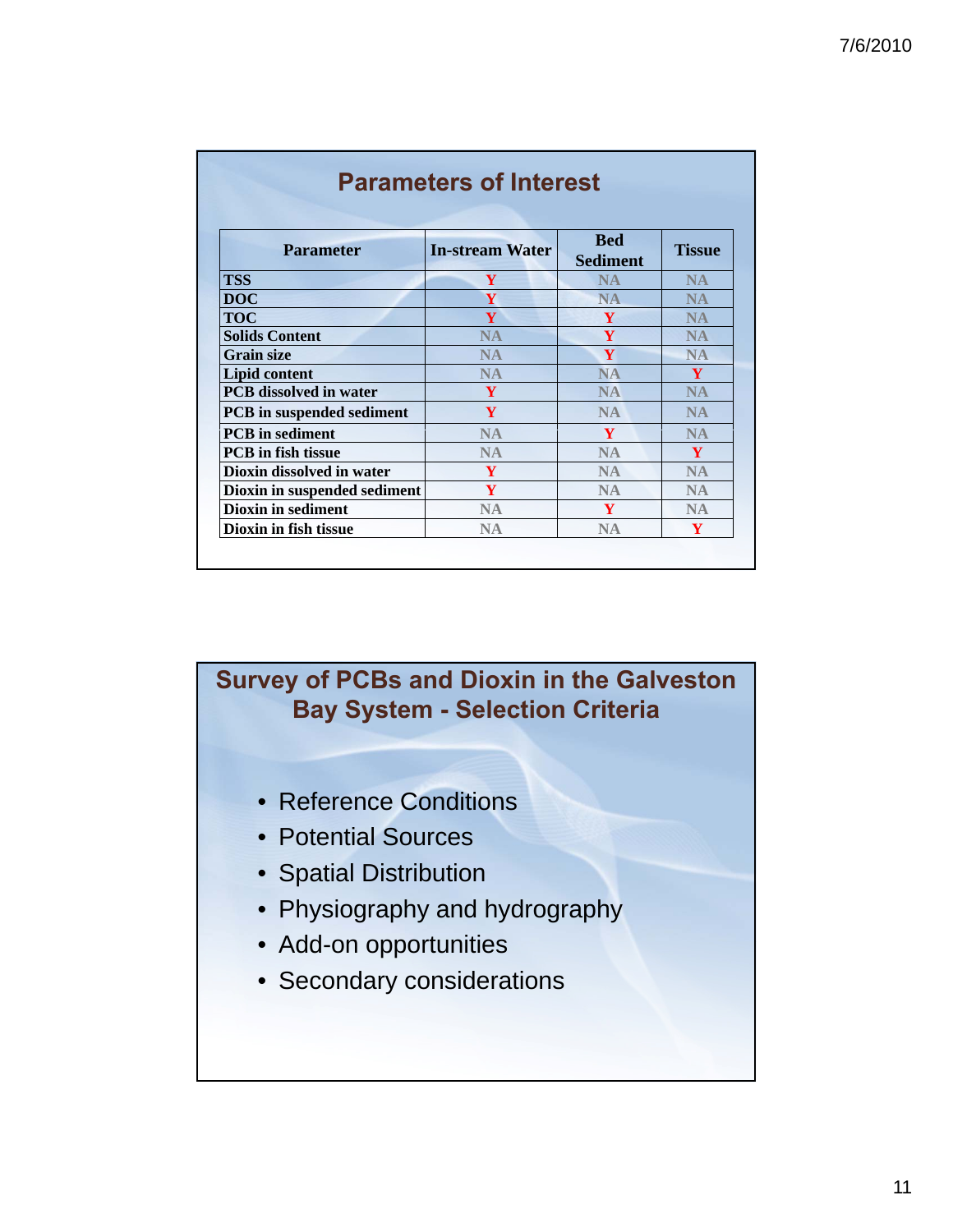

## **Snapshot of PCBs and Dioxin in the Houston Ship Channel and Galveston Bay - Selection Criteria**

- Provides a framework for decision making for the PCB/dioxin constituents on a system-wide basis.
- Includes snapshot of PCBs and dioxins in sediment and tissue in the HSC and a snapshot of PCBs and dioxins in water in the HSC and Galveston Bay.
- Station selection based on high concentrations observed from 2002-2003, 2008 and 2009 sampling results.
- Monitoring plan consists of collecting 25 high-volume water samples, 21 bottom sediment samples, and up to 21 tissue samples.
- Proposed locations may change.